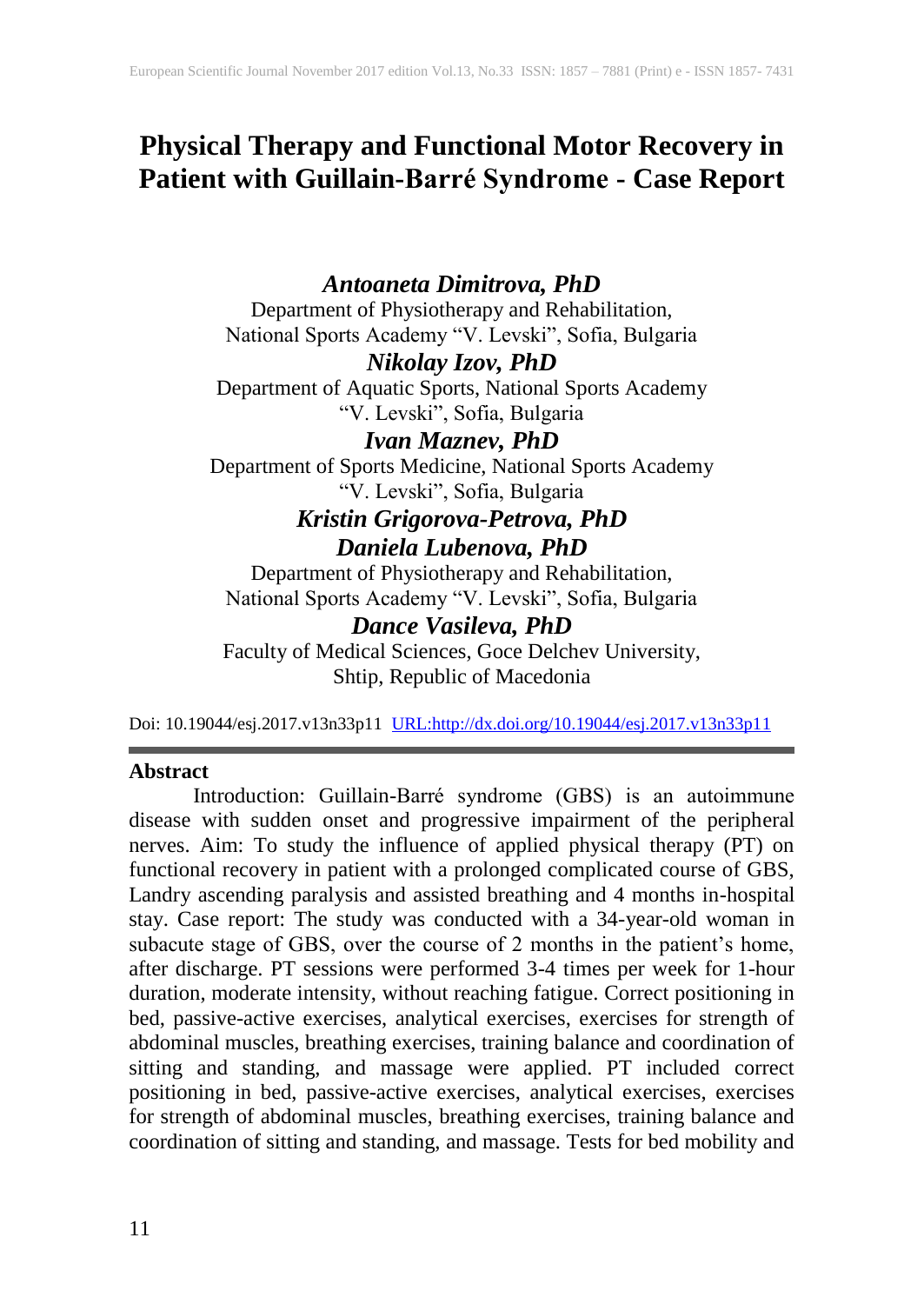transfers, Five Times Sit-To-Stand Test (FTSTS) and 10 Meters Walking Test (10MW) were applied twice in order to monitor the effect of PT. Results and Discussion: The results showed an improvement in the speed of patient's response for transfers. Time for performing FTSTS decreased 33 sec. Improvement in bed mobility, walking speed and cadence are also observed. Conclusion: After two months of treatment functional mobility of the patient was improved.

**Keywords:** Guillain-Barré Syndrome, physical therapy, functional mobility

# **Introduction**

Acute inflammatory demyelinating polyradiculopathy (Guillain-Barré Syndrome - GBS) is an autoimmune disease characterized by a sudden onset and progressive involvement of the nerve roots and peripheral nerves of the extremities. The first symptoms are sensory disturbances, and the leading symptom is the progressive symmetrical muscle weakness. It ranges from mild weakness to severe palsy of the four limbs, including the facial, respiratory, and swallowing muscles. The progression of the disease varies between one and four weeks, and in half of the patients, reversal was observed within two weeks. Approximately 10% - 20% of the patients develop respiratory failure. The mortality and disease chronification are about 2% - 5%. The acute phase is followed by a period of gradual recovery, usually over periods ranging from several months to two years. Diagnosis of the disease is based on a clinical, electromyographic, and laboratory criteria. Other diseases were excluded such as acute and subacute polyneuropathies, botulism and porphyria, basilar artery thrombosis, myelitis, spinal cord compression, AIDS infection, and others. Contemporary treatment includes administering high doses of immunoglobulins. Combination therapy with plasmapheresis and immunoglobulins is also used. Complete recovery has been achieved in over 70% of the patients with proper treatment. GBS has a serious impact on the patient quality of life, and in some cases leads to disability (Velcheva, 2015; Shotekov, 2002). The treatment and rehabilitation of GBS patients necessitates the use of serious medical-social events, which lead to improvement of their lifestyle, and emotional and psychological adaptation. The therapy is complex and requires a multidisciplinary team of specialists to produce an individual program that is maximally tailored to the patients' condition and their functional and motor possibilities. Its main focus is the application of tools to improve selfmanagement and independence in patients (Lubenova, 2011; Karaneshev, 1991).

Physiotherapy is a method that uses different forms of motor activity for functional recovery and maintenance of the functions or preventing the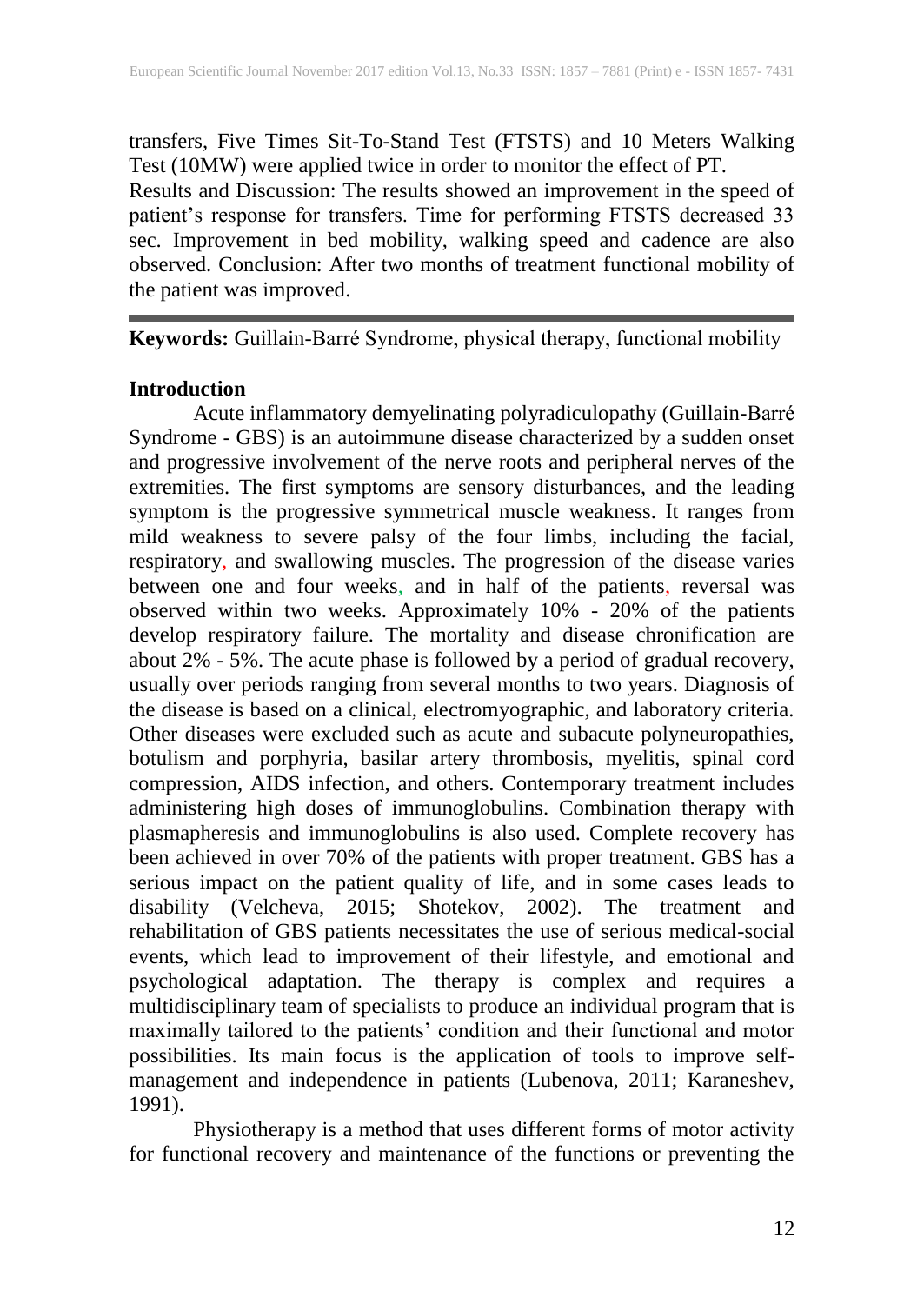hypokinesia multiple effects. (Lubenova & Titianova, 2012; Petkov, 2008). It is crucial to apply physiotherapeutic procedures as early as possible at a clinical stage, in order to prevent the following complications: deep vein thrombosis, dysautonomic disorders such as orthostatic hypotension due to prolonged immobilization, respiratory disturbances, respiratory muscle weakness, pain and fatigue (Davidson, 2009; Khan, 2004).

The serious consequences of GBS and the limited number of studies in this field are a well-founded reason for conducting in-depth research to find and apply an adequate physiotherapeutic approach.

## **Case presentation Subject**

The monitored patient is a 34-year-old woman who entered a neurological clinic diagnosed with GBS. During the three-month in-hospital stay, she was admitted to an intensive care unit twice, on a mechanical ventilator controlled respiration with progressive respiratory insufficiency, due to the development of Landry type ascending paralysis.

### **Outcome measures**

The functional research methods that were used were assessment of bed mobility (the time for turning from supine to the left/right side, from supine to sitting, from supine to standing was taken into consideration), 10- Meter Walk Test (10MW), cadence during 10MW, and Five Times Sit-to-Stand Test (FTSTS). The first study was conducted two weeks after discharge from the hospital, and the second study was conducted two months after the hospitalization and applied rehabilitation at home.

The 10MW test was applied standardly and provided information about the walking speed at a short distance (Bohannon, 1997).

The FTSTS is used for functional assessment of the lower limb strength and also in various groups of patients with multiple diseases. The test is suitable for assessment of the neurological diseases (Bohannon, 2006; Dimitrova, 2008).

## **Intervention**

During the hospital stay, individual physiotherapeutic procedures were performed daily, according to the patient's condition. After hospital discharge, the patient performed active rehabilitation sessions at home for the duration of two months: three times a week physiotherapist-supervised active training interventions supported by daily exercising alone after given physiothertherapist instructions. The treatment protocol included functional exercises with active patient participation based on her needs and optimizing residual motor function. The program progressed from active range of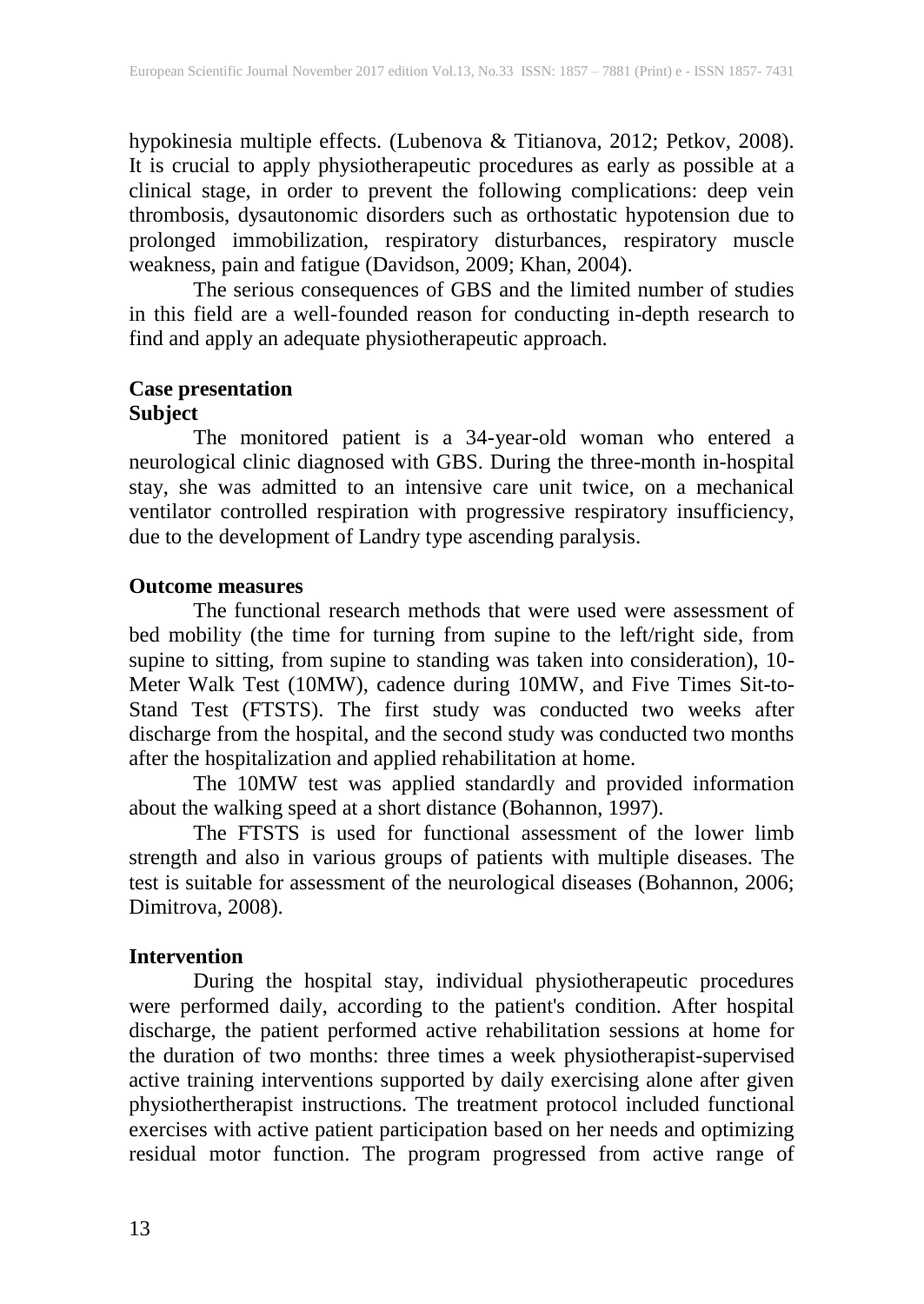motion exercises to resisted functional exercises. Sessions typically lasted 60 minutes. Similar protocol was previously described to improve everyday functioning (i.e., domestic and community tasks to improve "activity"). Exercises prescribed started with low repetitions (usually for 5–10 repetitions) and short, frequent bouts of exercises corresponding to patient's muscle strength (Khan, 2011).

Proper positioning and postisometric relaxation to restore muscle imbalance and muscle tone were used. For pain reduction massage and stretching techniques were applied. It have been proven that they stimulate the proprioceptive sensation, improve circulation and reduce the pain. A slow and painless performance was recommended (Meythaler, 1997).

A sensory training with various stimuli for surface and shape (by sensing tools with a round or a cylindrical shape), in order to stimulate the proprioceptors and exteroceptors and to improve the different types of senses, was performed.

To improve voluntary movements or muscle contractions, proprioceptive neuromuscular facilitation and stimulation techniques were included.

Resistance exercises (manual, Thera-band, weights), were applied as an analytical training on the paretic muscles of the upper and lower extremities for a favorable influence on the motor disorders.

The resistance exercises had a positive influence on the motor disturbances, improving the blood supply to the tissues which in turn provided better oxygen and metabolic needs.

Cyclical exercises (walking on a flat surface, walking up and down on different slopes, climbing and descending stairs) were also performed.

In order to improve normal postural mechanisms and balance reactions in walking were included exercises influenced equilibrium and balance reactions with change of support area, weight shifting, gravity line crossing, walking with eyes closed, and walking with movement retention in the swing phase.

The impaired equilibrium and balance capabilities, as a result of sensory disturbances, were basically compensated visually and impaired biomechanics balance factors (center of gravity, line of gravity, base of support, and levels of stability) due to muscle weakness in the distal parts of the lower limbs, reduced range of motion in the ankle joints and pain. Based on the mentioned static and dynamic balance disturbances, the principal recommendations for physiotherapeutic influence on the polyneuropathy sensory ataxia aimed to improve the proprioception by excluding or destabilizing the visual analyzer while standing on a hard surface.

Volitional movement control was stimulated by coordination exercises - locomotion with closed eyes, movement of the same upper and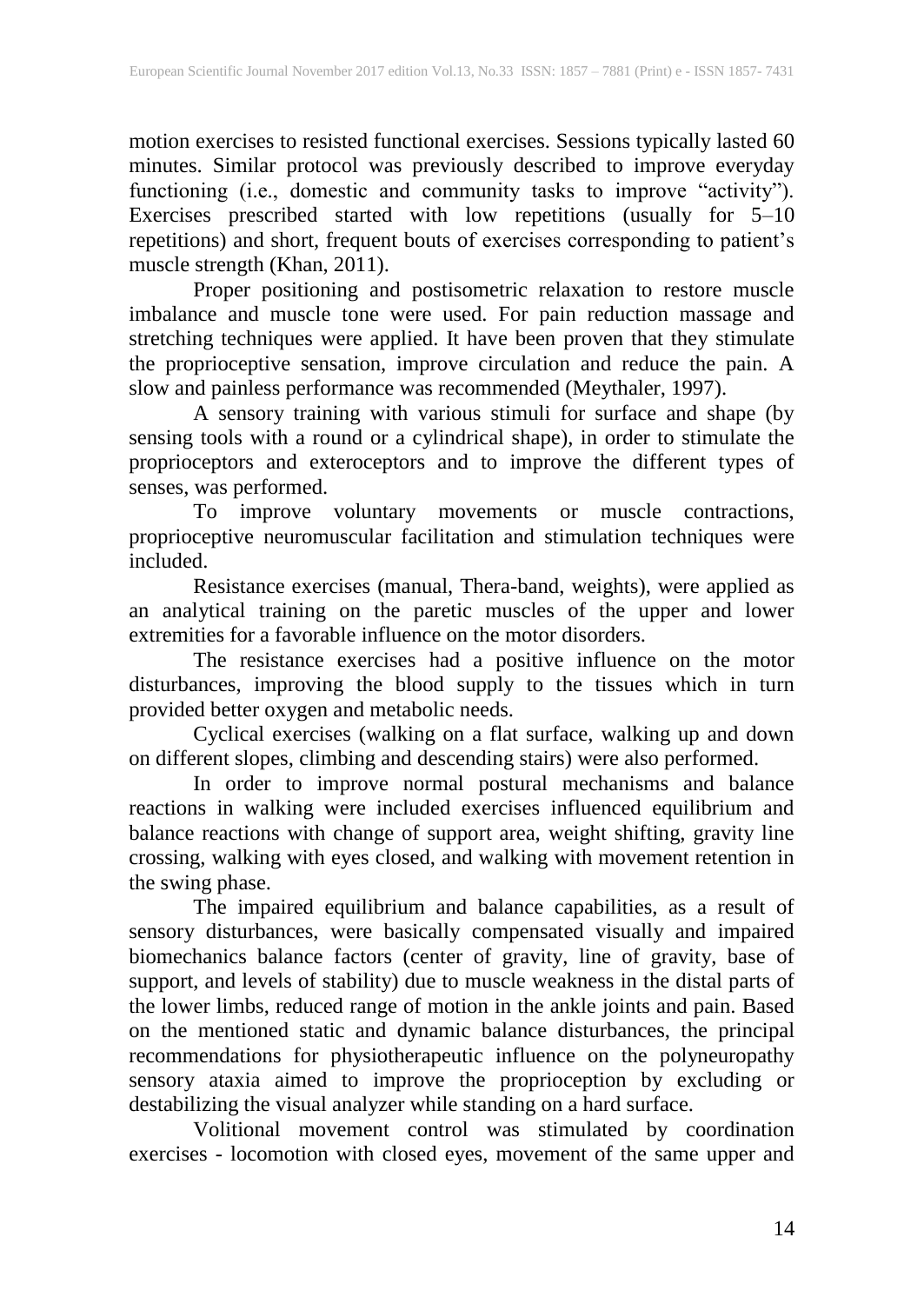lower extremities in different directions, movement of the opposite upper and lower limbs in different directions, keeping the movement under command.

The intensity was consistent with the functional capabilities of the cardiovascular system, which required a three-fold heart rate and arterial blood pressure measurement during the session performance, as well as the appearance of rapid fatigue in GBS patient (Arsenault, 2016, El Mhandi, 2007). Exercise intensity was closely monitored and the PT was terminated before the patient reported fatigue (Meythaler, 2007, Garssen, 2004, Khan & Amatya, 2012).

Our goal was to restore the functional status and self-management by normalizing the muscle imbalance and muscle tone; stimulation of the proprioceptors and exteroceptors for improving the senses, improving the normal postural mechanisms, balancing walking responses, and stimulating the volitional movement control.

The data obtained in this study was traced twice and it is presented in table 1.

| <b>Table 1.</b> Changes in functional motor activity before and after treatment |       |       |             |
|---------------------------------------------------------------------------------|-------|-------|-------------|
| Test                                                                            | $X_1$ | $X_2$ | $X_1 - X_2$ |
| Bed mobility: turning from supine<br>to the left side (sec)                     | 3     | 1,2   | 1,8         |
| Bed mobility: turning from supine<br>to the right side (sec)                    | 4,9   | 1,7   | 3,2         |
| Lying to sitting (sec)                                                          | 3     | 2,6   | 0,4         |
| Sitting to standing (sec)                                                       | 7,8   | 5,6   | 2,2         |
| FTSTS (sec)                                                                     | 49    | 16    | 33          |
| 10 metres walking (sec)                                                         | 40    | 16,2  | 23,8        |
| 10 metres walking (m/sec)                                                       | 0.25  | 0.6   | 0.35        |
| Cadence for 10 metres walking<br>(number of steps)                              | 35    | 23    | 12          |

#### **Results and discussion**

 $X_1$  - initial assessment;  $X_2$  - final assessment; FTSTS - Five Times Sit To Stan

The patient's program improved bed mobility, sitting balance, and saved transfer skills to enable progressive ambulation and gait training.

In the transfer assessment (transition from supine to the left/right side, from supine to sitting, from supine to standing) rate improvement of the patient's reactions, as well as the "Five times sit-to-stand" test (with 33 sec) were observed. The results showed improvements when comparing baseline and post-training in walking abilities. Time for walking 10 m distance decreased with 23.8 sec, and in the cadence in 10MW, the number of steps decreased to 12 in the second study. The correctly applied physiotherapeutic methodology was mostly individually tailored. Before conducting PT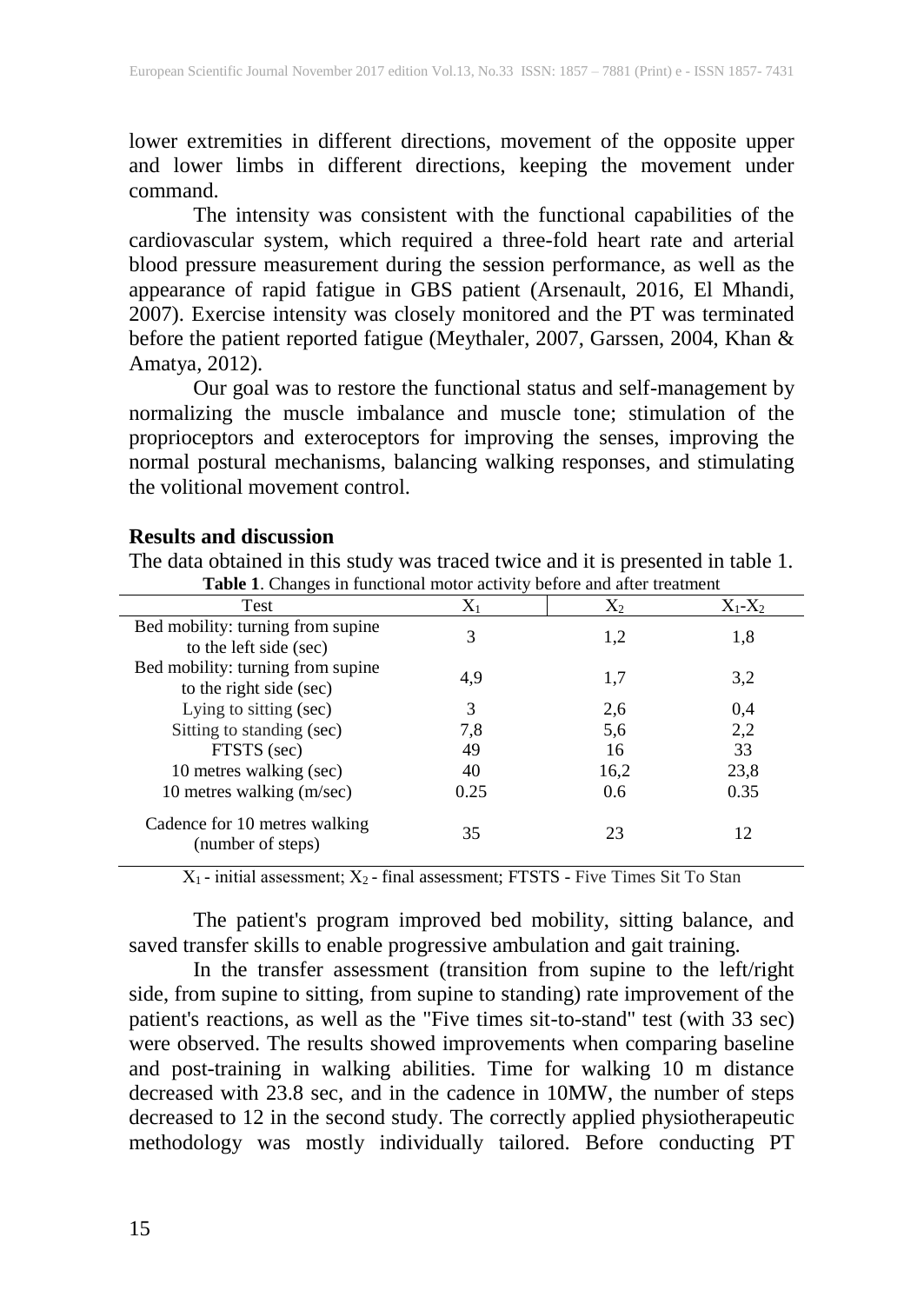sessions, clarification of the patient's functional potential was necessary. There should be an optimal load depending on the clinical and functional condition of the patient. If the load is mild (sub-threshold irritation), there is no adequate physiological and therapeutic effect respectively, and vice versa. If the load is excessive, there is a rapid onset of unwanted fatigue and nervous tension or undesirable reactions in an organism. Physiotherapy should be applied systematically and regularly, to accumulate the effect and lead to changes in the body functional and motor reactions. Systemic application of PT requires the creation of a specific plan that includes the purpose, the tasks, and the tools. Task solving should have a certain sequence according to the stage of the disease. The duration of PT application also depends on the type and severity of the disease. Moreover, physiotherapy is an important part of optimal recovery in patients with GBS. The physiotherapeutic goal is to improve the psychosomatic condition and quality of life of patients with Guillain-Barré syndrome (Davidson, 2009). In order to prevent complications in the respiratory and cardiovascular system, as a result of prolonged immobilization, it is recommended that PT be applied as early as possible at a clinical stage. Because of the rapid and easy fatigue of the patients, there should be presence of exercise distraction during the PT treatment and frequent breaks. It is recommended that the following be included: breathing exercises, massage, training in safe transfer techniques, a passive verticalisation, use of ankle orthosis for preventing foot contractures, passive exercises to maintain the range of motion in the joints, exercises with adequate resistance to the lower extremities, such as preparation for walking and others. Great importance is placed on learning to walk independently (Khan, 2004).

At each stage, the patient was prepared to walk. The following were also performed: changing and maintaining body position during functional mobility, starting with a self-turning/rolling over in bed during the acute stage, exercises on kneeling all fours (quadruped position), moving from sitting to standing, equilibrium and balance exercises, using walking aids, correct gait-training, and self-guided walking. PT should be aimed at solving specific tasks for the relevant period and taking into account the clinical course of the disease (Lubenova, 2011; Karaneshev, 1991; Lubenova & Titianova, 2012; Petkov, 2008).

The bed functional mobility and transfers assessment did not focus on movement quality used to accomplish the tasks, but provided information about patient's reaction and functional mobility needed for daily personal care including bathing and toileting. Safe transfer and bed mobility are crucial for functional independence in daily life. We suppose that improvement of the transfers were due to the systematic application of PT,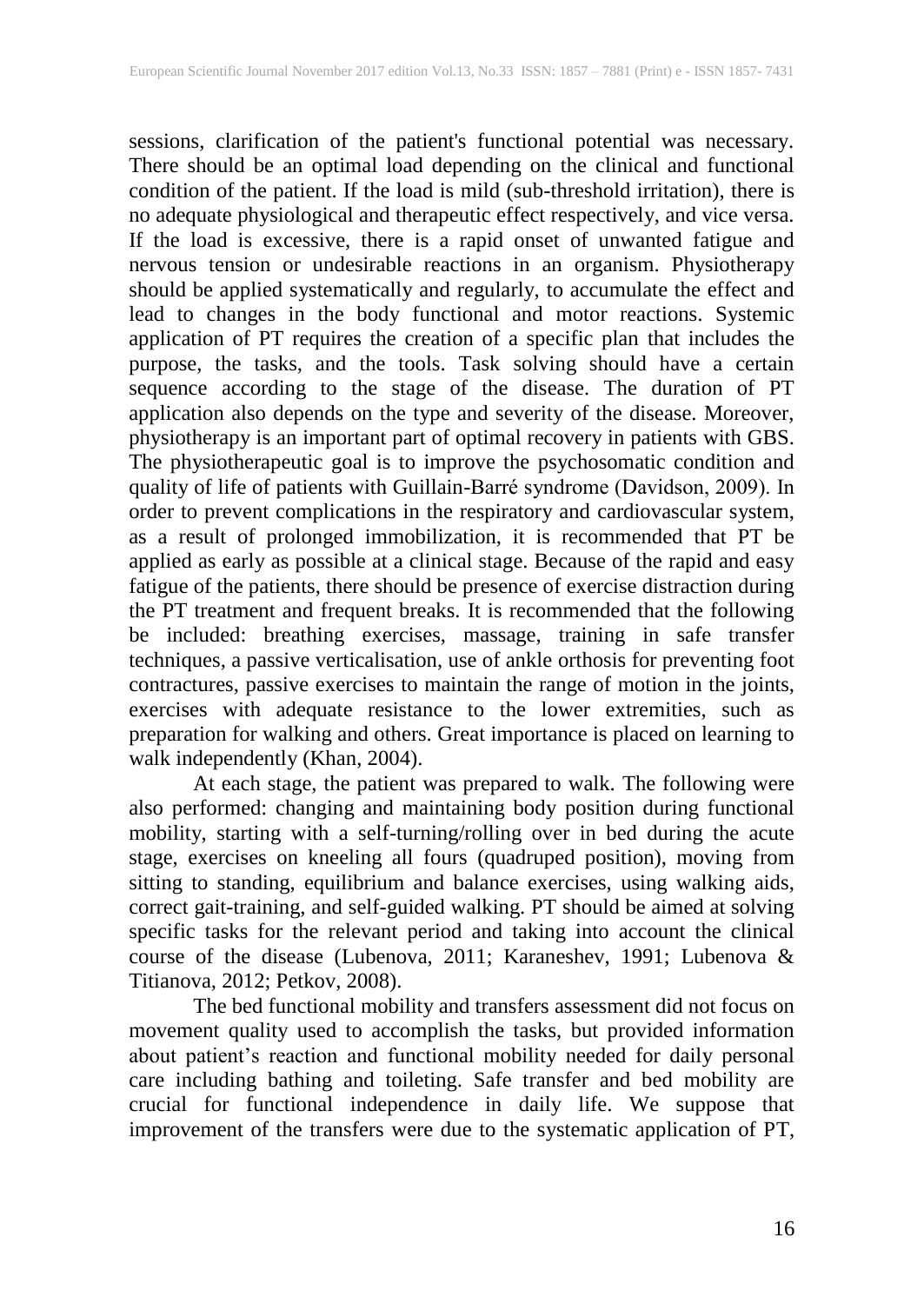which included exercises with frequent change of body position (Lubenova, 2011; Lubenova & Titianova, 2012).

The improvement of lower extremity muscle strength is a major step toward achieving patient independence. Sit to stand training aims to establish coordination and consistency of movements between the trunk and lower limbs. Therefore, in rising to standing up, the correct position of the body and the speed of movement are essential. Timing, speed of trunk movement and correct starting body positioning are important for effective, energy conserving transition. If the trunk movement speed is decreased, then it will be a greater loading of the lower extremities Thus, through the purposeful training of rising to standing up, the coordination and consistency of movements between the trunk and lower limbs were influenced and improved, probably due to the applied resistance exercises in the PT sessions (Petkov, 2008, Davidson, 2009).

Walking speed indicates the patient's independence for daily living activities, not just at home but also in situations requiring a response, such as a pedestrian crossing (street). The 10MW test reports short-distance velocity, i.e. indicators, such as endurance or walking on a different surfaces, are not evaluated. In the present study, the patient's velocity increased from an initial velocity of 0.25 m/sec to 0.6 m/sec. When comparing the speed of movement and the possibility of functional activities, Perry et al. (1995) reported that a velocity of less than 0.4 m/sec is used by patients walking only in a home environment; from 0.4 m/sec to 0.8 m/sec, by patients with some degree of movement freedom and in other environment, and over 0.8 m/sec is used by patients independent in their moving, performing functional activities of daily life and participation in society (Perry, 1995).

## **Conclusion**

We would like to recommend our methodology of therapeutic exercises according the stage of the disease, because after the applied physiotherapy, our patient experienced a functional improvement of the paretic extremities, which was associated with gradual muscular strengthening and improved balance and gait which was determined by reducing the number of steps and increasing the movement speed. Improvement in walking speed was sufficient to allow the patient to be selfconfident and independent in outdoor activities and in the same time intermittent follow-up is still necessary.

## **References:**

1. Velcheva I, Genova K, Dimova R, Lubenova D, Popov P, Stamenov B. (2015) Ed. by Ekaterina Titianova. *Textbook on Nervous Diseases. General Neurology*. University "Sv. Kliment Okhridski", Sofia.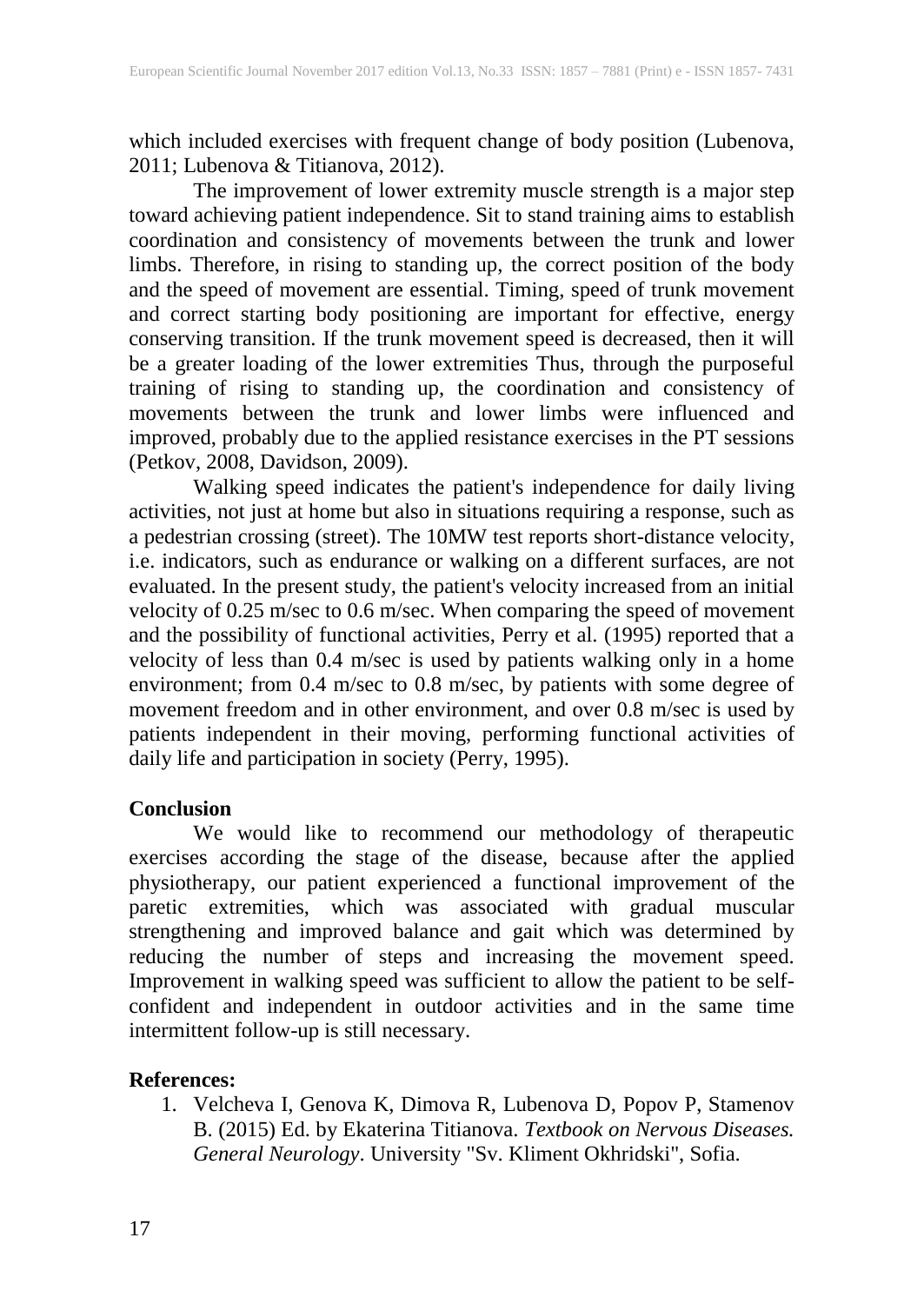- 2. Shotekov P. (2002) *Textbook of Neurology*. MI "ARSO", Sofia
- 3. Lubenova D. (2011) *Kinesitherapy of neurogical and psychiatric diseases*. Betaprint-Petrovi i Sie, Sofia
- 4. Karaneshev G. (1991) *General theory and method of kinesitherapy*. Medicine and gymnastics, Sofia.
- 5. Lubenova D, Titanova E. (2012) *Principles of modern neurorehabilitation*. Neuroscience and cerebral hemodynamics, 8(1): 45-55.
- 6. Petkov I. (2008) *Basics in kinesitherapy. Means and specialized techniques in kinesitherapy*. Tip-top Press, Sofia.
- 7. Davidson I, Wilson Ch, Walton T, Brissenden Sh. (2009) *Physiotherapy and Guillain–Barré syndrome: results of a national survey*. Physiotherapy, 95:157–163
- 8. Khan F. (2004) *Clinical practice: Rehabilitation in Guillian Barre syndrome*. Australian Family Physician, 33(12): 1013-7
- 9. Bohannon R. (1997) *Comfortable and maximum walking speed of adults aged 20-79 years: reference values and determinants*. Age Ageing, 26 (1): 15-9.
- 10. Bohannon, R. (2006) *Reference values for the five-repetition sit-tostand test: a descriptive meta-analysis of data from elders*. Percept Mot Skills, 103(1): 215-222.
- 11. Dimitrova A, Simeonova A, Grigorova K, Stefanova D. (2008) *The influence of kinesitherapy over dynamic balance in patients with ischemic stroke in vertebral basilar system*. Trakia Journal of Science, 6 (2):80-83.
- 12. Khan F, Pallant J, Amatya B, Ng L, Gorelik A, Brand C. (2011) *Outcomes of high- and low-intensity rehabilitation programme for persons in chronic phase after Guillain-Barré syndrome: a randomized controlled trial*. J Rehabil Med, 43(7):638-46.
- 13. doi: 10.2340/16501977-0826.
- 14. Khan F, Ng L, Amatya B, Brand C, Turner-Stokes L. (2011) *Multidisciplinary care for Guillain-Barré syndrome*. Eur J Phys Rehabil Med, 47(4):607-12.
- 15. Meythaler J. (1997) *Rehabilitation of Guillian-Barre syndrome*. Review. Arch Phys Med Rehabil, 78:872-879
- 16. Arsenault N, Vincent P, Shen Yu , Bastien R, Sweeney A. (2016) *Influence of Exercise on Patients with Guillain-Barré Syndrome: A Systematic Review*. Physiother Can, 68(4):367–376.
- 17. doi: 10.3138/ptc.2015-58
- 18. El Mhandi L, Calmels P, Camdessanché J, et al. (2007) *Muscle strength recovery in treated Guillain-Barré syndrome: a prospective*